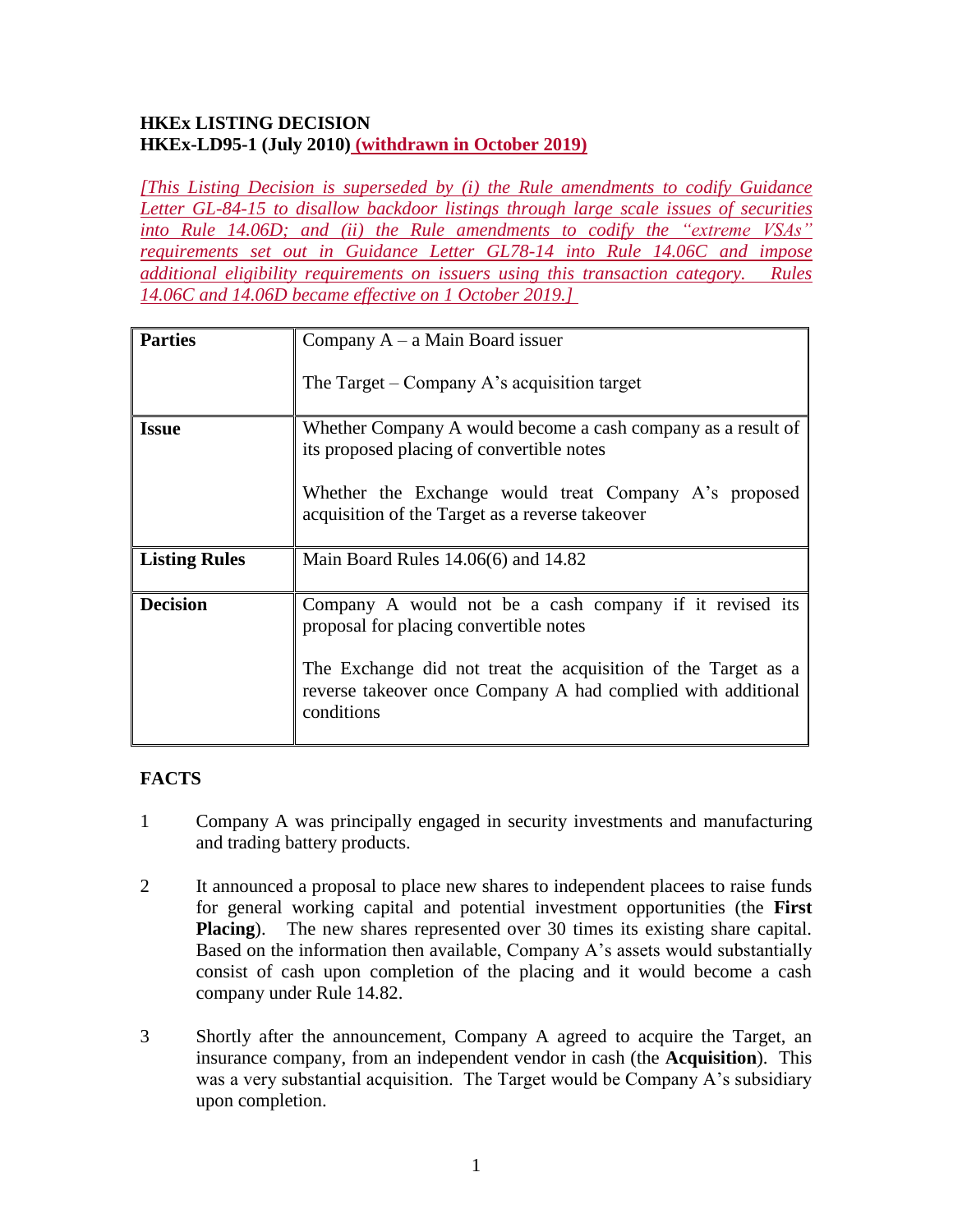- 4 The Target's total assets and turnover for its latest financial year exceeded \$300 billion and \$100 billion respectively. With an asset ratio of about 300 times and a revenue ratio of about 5,000 times, the Target was significantly larger than Company A. Thus, there was an issue whether the Acquisition should be treated as a reverse takeover under Rule 14.06(6).
- 5 To address the cash company issue, Company A decided not to proceed with the First Placing. Instead, it proposed to issue convertible notes to raise funds (the **Second Placing**) for the Acquisition. The notes would be redeemed within two weeks if the Acquisition fell through.
- 6 Company A submitted that Rule 14.06(6) should not apply to the Acquisition because:
	- a. the Second Placing and the Acquisition would not result in a change in control of Company A; and
	- b. the vendor was not attempting to circumvent the new listing requirements. The sale was a forced sale by the vendor of its major assets with no prerequisite as to the listing status of the purchaser.

## **APPLICABLE LISTING RULES**

7 Rule 14.06(6) defines a "reverse takeover" as:

an acquisition or a series of acquisitions of assets by an issuer which, in the opinion of the Exchange, constitutes, or is part of a transaction or arrangement or series of transactions or arrangements which constitute, an attempt to achieve a listing of the assets to be acquired and a means to circumvent the requirements for new applicants set out in Chapter 8 of the Exchange Listing Rules. A "reverse takeover" normally refers to:

- (a) an acquisition or a series of acquisitions (aggregated under rules 14.22 and 14.23) of assets constituting a very substantial acquisition where there is or which will result in a change in control (as defined in the Takeovers Code) of the listed issuer (other than at the level of its subsidiaries); or
- (b) acquisition(s) of assets from a person or a group of persons or any of his/their associates pursuant to an agreement, arrangement or understanding entered into by the listed issuer within 24 months of such person or group of persons gaining control (as defined in the Takeovers Code) of the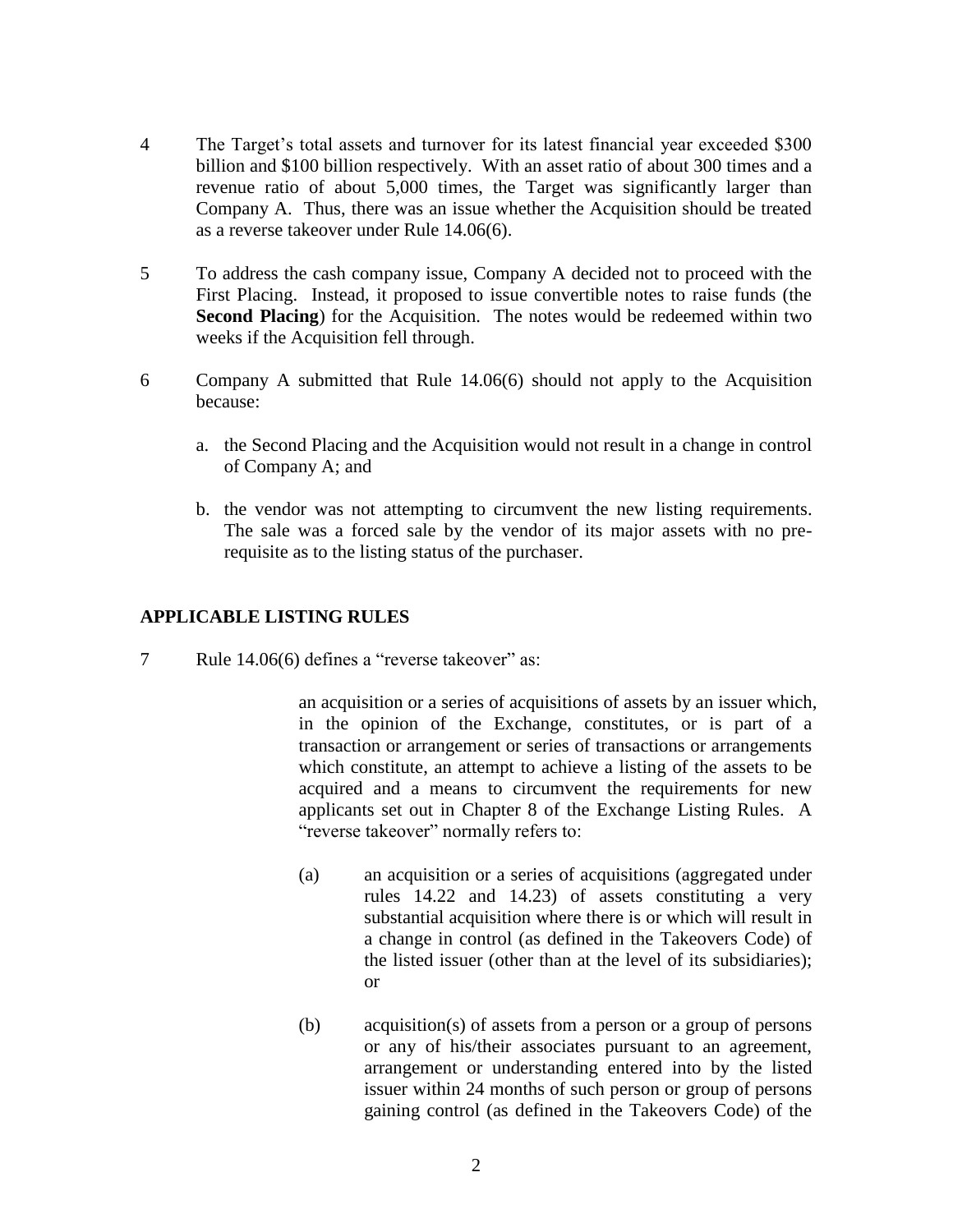listed issuer (other than at the level of its subsidiaries), where such gaining of control had not been regarded as a reverse takeover, which individually or together constitute(s) a very substantial acquisition. … …".

8 Rule 14.54 provides that:

the Exchange will treat a listed issuer proposing a reverse takeover as if it were a new listing applicant. The enlarged group or the assets to be acquired must be able to meet the requirements of rule 8.05 and the enlarged group must be able to meet all the other basic conditions set out in Chapter 8 of the Exchange Listing Rules.

9 Rule 14.82 provides that:

Where for any reason (including immediately after completion of a notifiable transaction or connected transaction) the assets of a listed issuer … consist wholly or substantially of cash or shortdated securities, it will not be regarded as suitable for listing and trading in its securities will be suspended. "Short-dated securities" means securities such as bonds, bills or notes which have less than 1 year to maturity.

10 Rule 14.84 states that:

The listed issuer may apply to the Exchange to lift the suspension once it has a business suitable for listing. The Exchange will treat its application for lifting of the suspension as if it were an application for listing from a new applicant. The listed issuer will be required, among other things, to issue a listing document containing the specific information required by Appendix I Part A, and pay the non-refundable initial listing fee. The Exchange reserves the right to cancel the listing if such suspension continues for more than 12 months or in any other case where it considers it necessary. It is therefore advisable to consult the Exchange at the earliest possible opportunity in each case.

#### **ANALYSIS**

#### Whether Company A was a cash company

11 Rule 14.82 defines a cash company as an issuer whose assets consist wholly or substantially of cash or short-dated securities for any reason.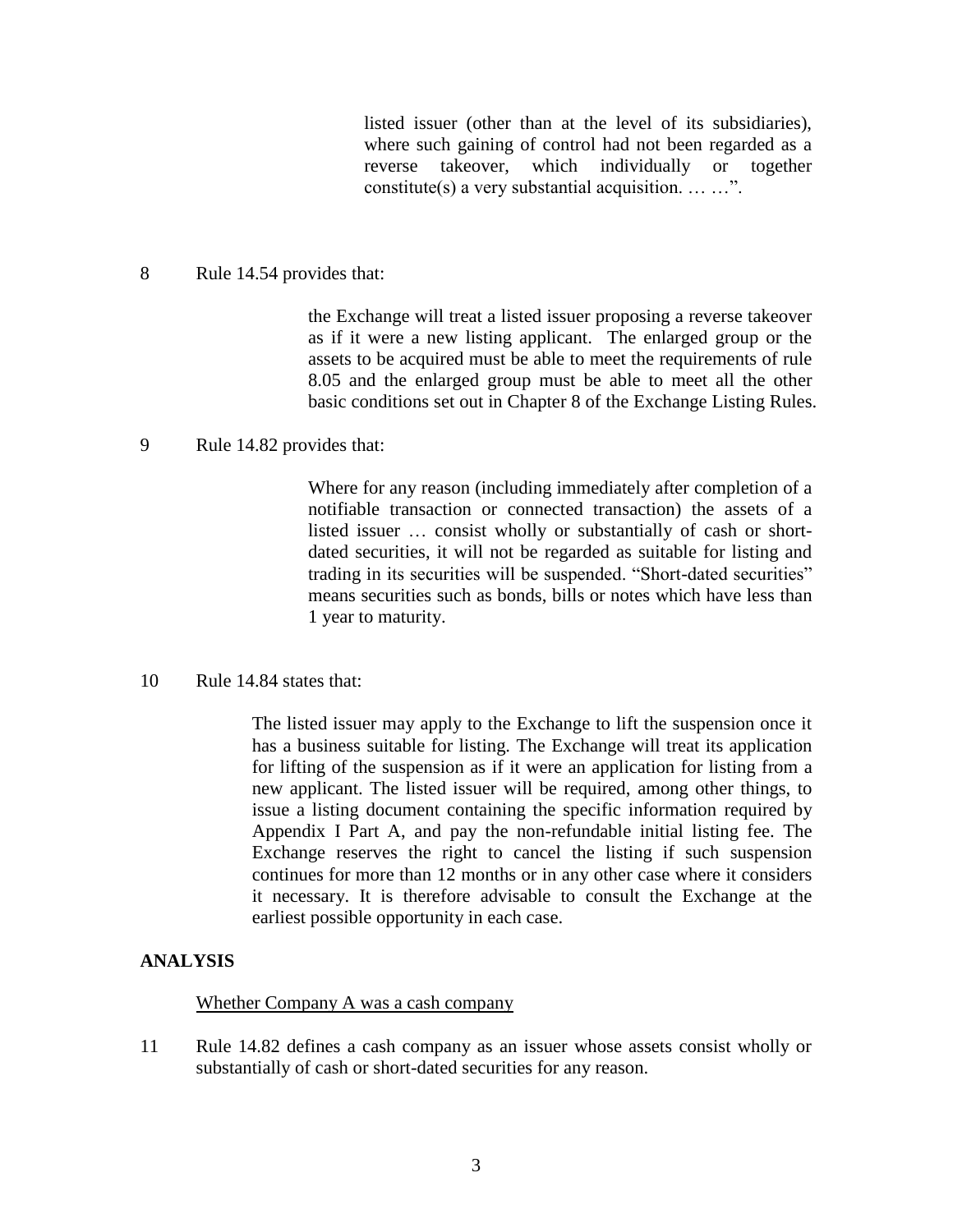- 12 Despite the revised fund raising method, Company A's assets would still substantially consist of cash immediately after completion of the Second Placing. Company A's proposal to redeem the convertible notes if the Acquisition failed to complete would not address the Exchange's concern as the company would have already become a cash company. Under Rule 14.83, trading in its shares would be suspended.
- 13 In view of this, Company A revised the terms of the Second Placing to ensure that it would not become a cash company at any time. Under the revised terms, the Second Placing was conditional on completion of the Acquisition.

### Whether the Exchange would treat the Acquisition as a reverse takeover

- 14 Rule 14.06(6) seeks to prevent circumvention of the new listing requirements. Its introductory paragraph defines "reverse takeover" as an acquisition or a series of acquisitions which represents, in the Exchange's opinion, an attempt to (i) list the assets to be acquired and (ii) circumvent the new listing requirements. Rules 14.06(6)(a) and (b) provide bright line tests which apply to two specific forms of reverse takeover. They are not meant to be exhaustive. Therefore, transactions which are in substance backdoor listings but fall outside sub-rules (a) and (b) could still be treated as reverse takeovers. This, in practice, has been applied only to extreme cases (see the Listing Committee Annual Report 2009).
- 15 The Exchange noted that the size of the Acquisition was very significant to Company A, and the Target was in a completely different business. Despite Company A's stated intention to continue its existing businesses, they would become immaterial after the Acquisition. The Acquisition would result in a change in Company A's dominant business and was a means to achieve the listing of the Target's business. The Acquisition was an extreme case.
- 16 Company A submitted that the Acquisition was not a reverse takeover as the Vendor would not acquire shares through the Acquisition. The Exchange did not consider this fact relevant. An acquisition is a reverse takeover under the introductory paragraph of Rule 14.06(6) if the Exchange is satisfied that it is an attempt to (i) list the assets to be acquired and (ii) circumvent the new listing requirements. In this case, the Exchange considered that the Acquisition was a attempt to achieve a listing of the Target's business.
- 17 Nevertheless, the Exchange took into account the following factors when assessing whether the Acquisition was "a means to circumvent the requirements for new applicants set out in Chapter 8 of the Exchange Listing Rules".
	- a. The Target would have been able to meet the profit requirement for new applicants under Rule  $8.05(1)(a)$  but for the substantial loss it suffered in the latest financial year as a result of a global economic downturn. The Target's results showed that there was no significant deterioration in its